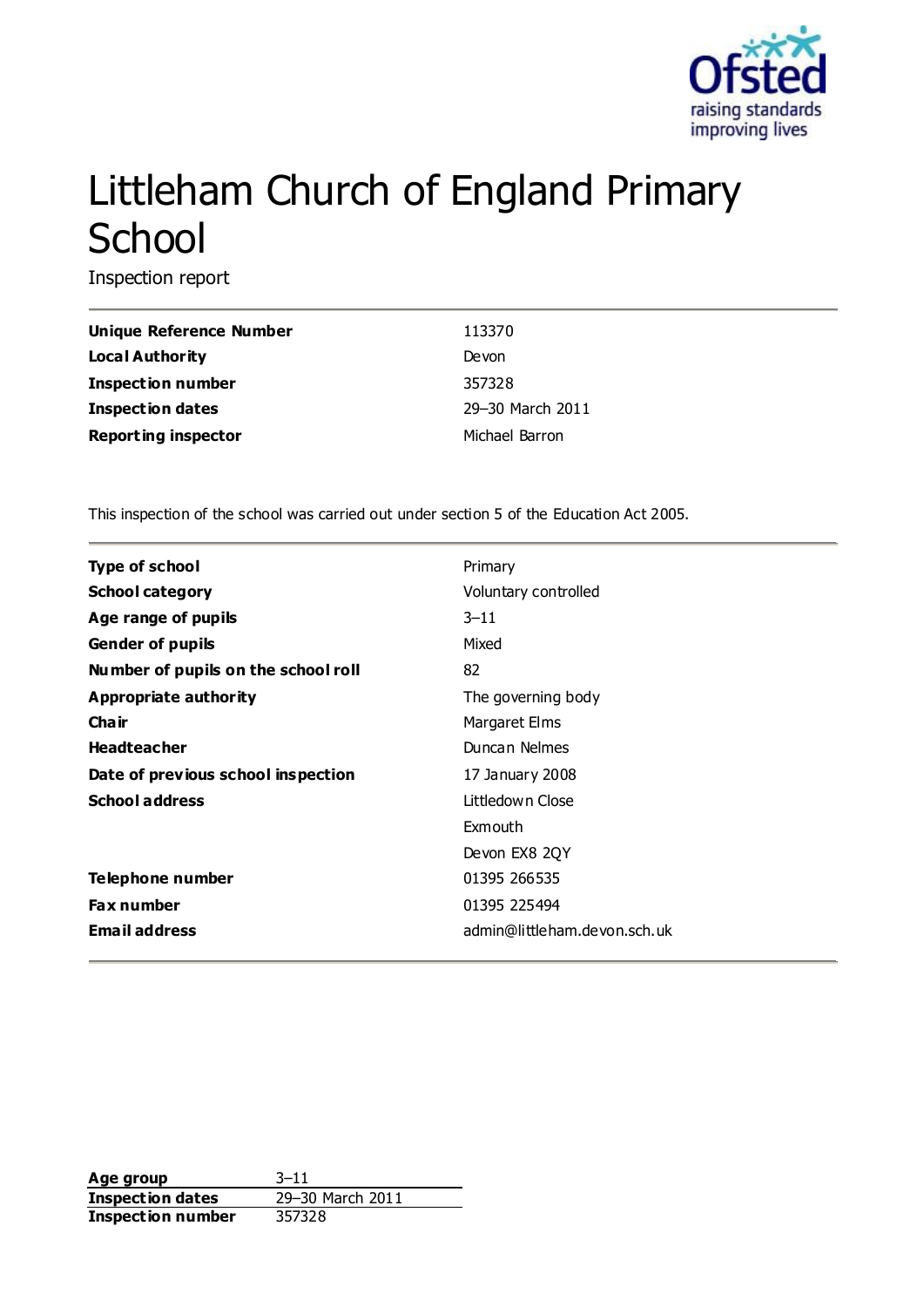The Office for Standards in Education, Children's Services and Skills (Ofsted) regulates and inspects to achieve excellence in the care of children and young people, and in education and skills for learners of all ages. It regulates and inspects childcare and children's social care, and inspects the Children and Family Court Advisory Support Service (Cafcass), schools, colleges, initial teacher training, work-based learning and skills training, adult and community learning, and education and training in prisons and other secure establishments. It assesses council children's services, and inspects services for looked after children, safeguarding and child protection.

Further copies of this report are obtainable from the school. Under the Education Act 2005, the school must provide a copy of this report free of charge to certain categories of people. A charge not exceeding the full cost of reproduction may be made for any other copies supplied.

If you would like a copy of this document in a different format, such as large print or Braille, please telephone 0300 123 4234, or email **[enquiries@ofsted.gov.uk](mailto:enquiries@ofsted.gov.uk)**.

You may copy all or parts of this document for non-commercial educational purposes, as long as you give details of the source and date of publication and do not alter the documentation in any way.

To receive regular email alerts about new publications, including survey reports and school inspection reports, please visit our website and go to 'Subscribe'.

Royal Exchange Buildings St Ann's Square Manchester M2 7LA T: 0300 123 4234 Textphone: 0161 618 8524 E: **[enquiries@ofsted.gov.uk](mailto:enquiries@ofsted.gov.uk)**

W: **[www.ofsted.gov.uk](http://www.ofsted.gov.uk/)**

© Crown copyright 2011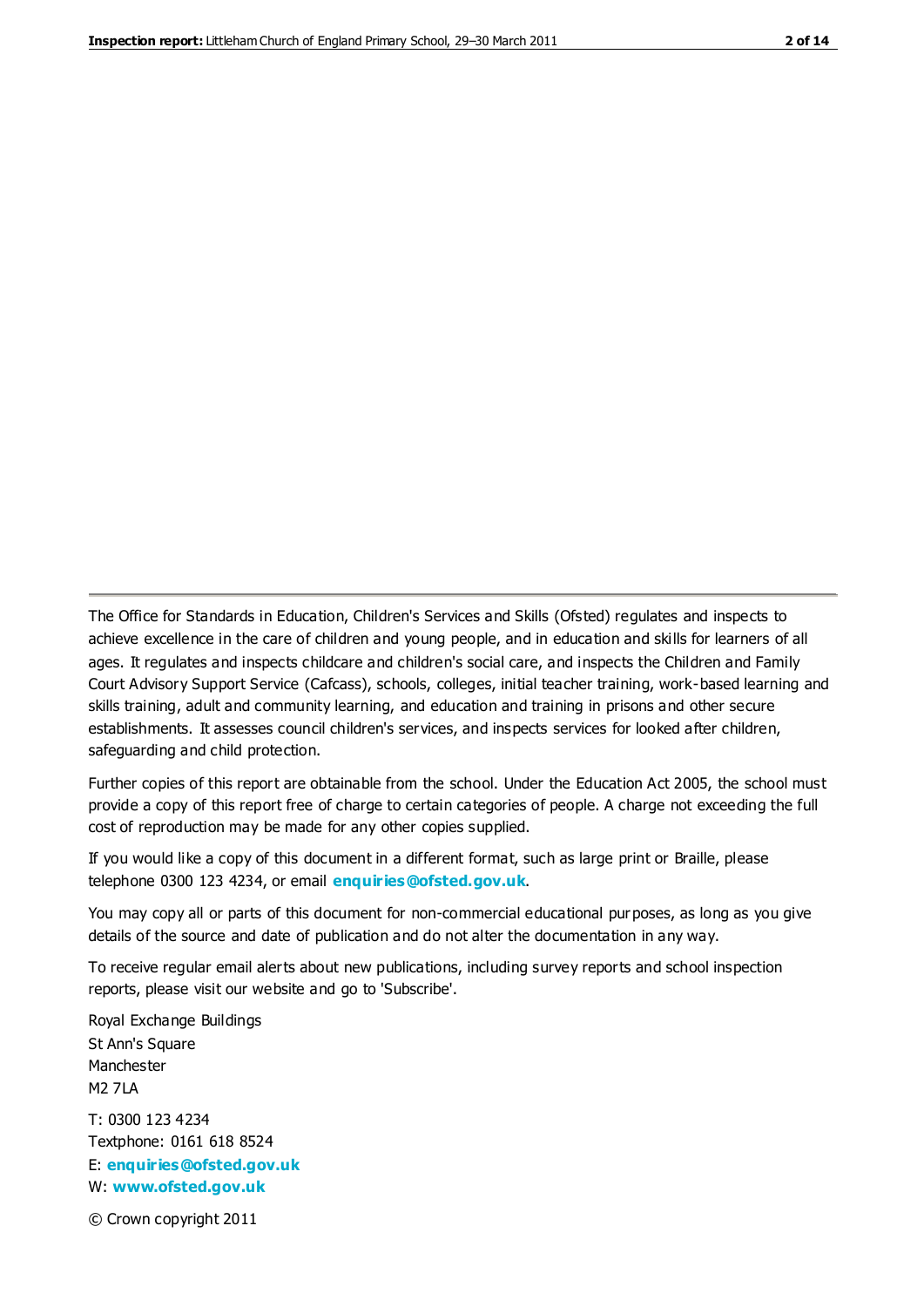# **Introduction**

This inspection was carried out by two additional inspectors. The inspectors visited nine lessons and observed five teachers. They also held meetings with the headteacher, members of the governing body, parents and carers, teaching staff and groups of pupils. They observed the school's work and looked at school development planning, minutes of the governing body's meetings, school policies, including those associated with safeguarding procedures, assessment and tracking documentation, pupil records and samples of pupils' work. Inspectors analysed the views of parents and carers in the 33 Ofsted questionnaires returned.

The inspection team reviewed many aspects of the school's work. It looked in detail at a number of key areas.

- Attainment and progress, especially in mathematics in Year 1 and Year 2, and what this signifies in terms of the quality of teaching and learning and the progress of different groups of pupils.
- Provision for cultural education and its effect on building up pupils' knowledge and understanding of cultures and communities other than their own.
- The quality of care, quidance and support for pupils, especially those requiring extra help, and the impact of initiatives to integrate fully pupils whose circumstances have made them vulnerable into all aspects of school life.
- The robustness of the school's systems for safeguarding pupils.

# **Information about the school**

This is a smaller-than-average school. Pupils are taught in five classes. Almost all are from White British backgrounds and very few pupils speak English as an additional  $\bullet$  language. The proportion of pupils known to be eligible for free school meals is above the national average. The proportion of pupils with special educational needs and/or disabilities is well above that found in most primary schools. The needs of this group of pupils include emotional needs, although most have moderate learning difficulties. There is Early Years Foundation Stage provision in the school's Reception  $\odot$  and Nursery classes. The present headteacher took up his position in September 2010. The school holds several awards including the Healthy School award.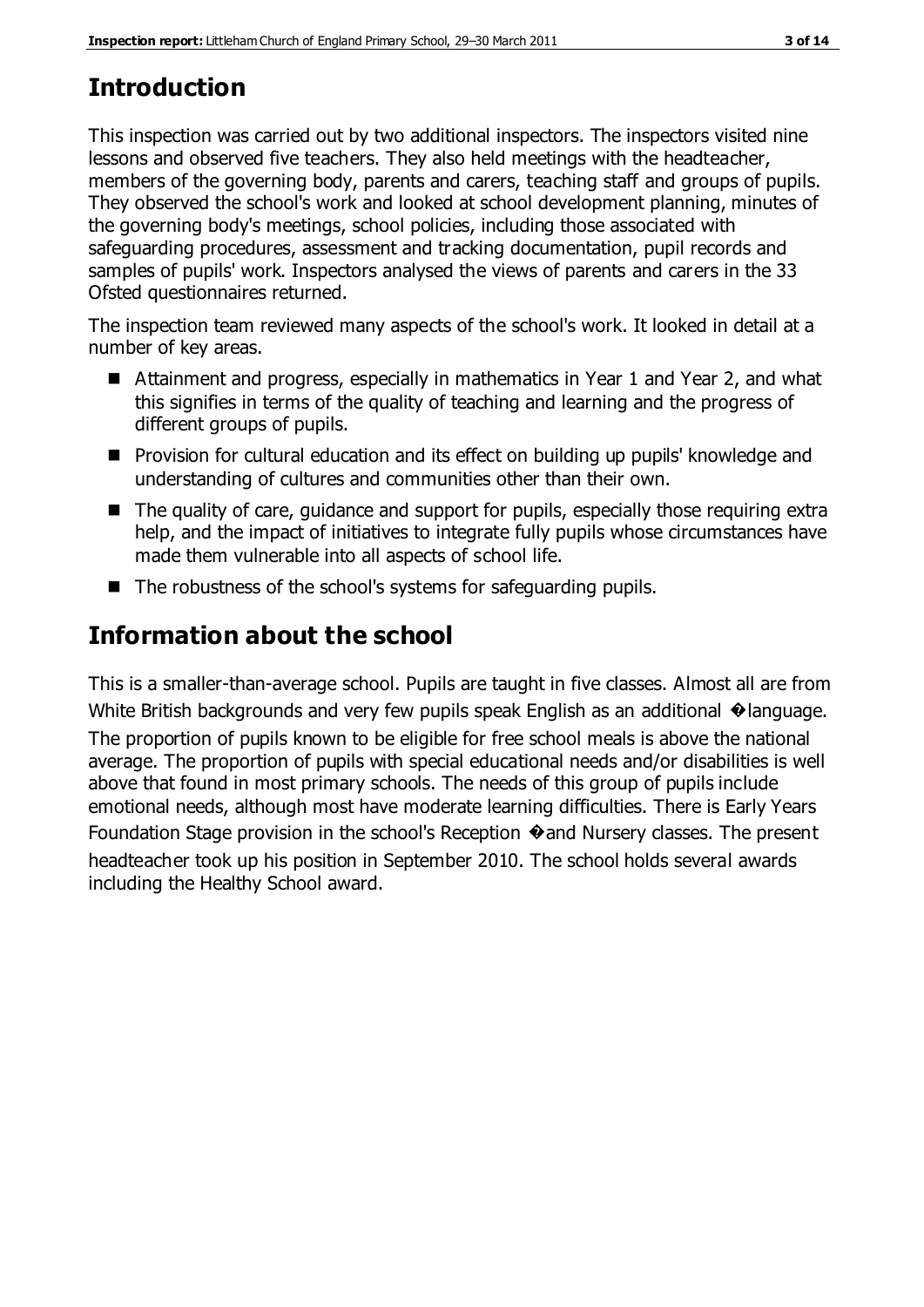# **Inspection judgements**

| Overall effectiveness: how good is the school?  |  |
|-------------------------------------------------|--|
| The school's capacity for sustained improvement |  |

### **Main findings**

This is a school which prepares pupils well for the next stage of their education. The headteacher and his dedicated staff have created a caring environment in which pupils say they feel valued as individuals. Pupils enjoy school, achieve well and say that they feel very safe. One pupil commented, 'We all feel part of the school. It is so friendly and everyone knows each other', while some of the oldest pupils said that they were not looking forward to leaving the school in the summer. Parents and carers are very positive in their support for what they correctly believe is a good school. They appreciate the effective way the school safeguards and protects pupils and ensures that the quality of care and support it provides is of a consistently high order. 'The new headteacher has certainly had a positive effect on the school', and 'My son is lucky to have a place in this school' are typical comments in the returned parents' and carers' questionnaires.

The school is well led and managed by a very effective headteacher who provides a clear vision for improvement. Through his leadership, and that of his predecessor, the school has successfully improved its effectiveness since the last inspection by regularly checking and measuring its performance in order to improve its practice. This has led, for example, to an increase in pupils' attainment, especially in Year 6, and to improving the effectiveness of the Early Years Foundation Stage. It is a clear indication of the school's good capacity for sustained improvement.

Children make good progress in both the Nursery and Reception classes because of consistently good teaching. Pupils continue to achieve well and make good, if slightly uneven, progress throughout the rest of the school. However, pupils' progress in mathematics in Year 1 and Year 2 is not as good as pupils' progress in reading and writing. Even so, inspection evidence, supported by school data, confirms that, by Year 6, pupils' attainment is average in both English and mathematics.

The level of care, guidance and support for pupils is outstanding. Health and well-being are securely safeguarded and child protection procedures are good. Systems for monitoring pupils' progress are used very effectively to provide pupils with the guidance and support they need to become confident and independent learners.

Pupils enjoy talking about what they like about school. However, they have little experience of the multicultural nature of society in the United Kingdom. They find joining in discussions about this difficult through lack of understanding and this remains a gap in their learning.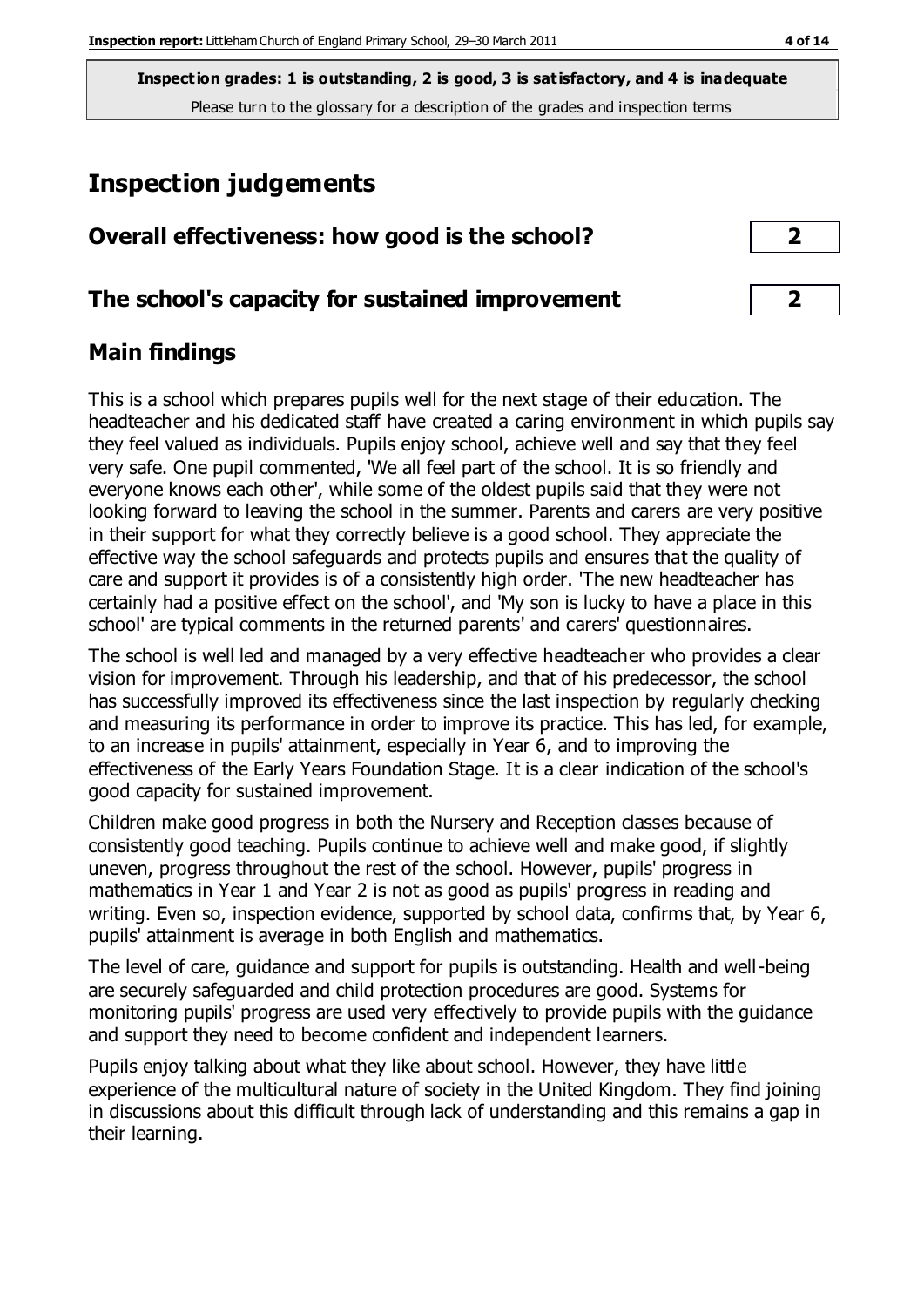#### **What does the school need to do to improve further?**

- By March 2012, raise attainment in mathematics in Year 1 and Year 2 by providing pupils with regular opportunities to use their basic mathematical skills successfully when solving practical mathematical problems.
- By December 2011, improve pupils' awareness and understanding of the multicultural nature of modern society in the United Kingdom by providing pupils with regular opportunities to experience lifestyles and cultures of people who are from different backgrounds than their own.

#### **Outcomes for individuals and groups of pupils 2**

Pupils are very enthusiastic about school although, while improving, this is not fully reflected in their average rate of attendance. Pupils have developed a very good understanding of the need to stay safe. They say that they feel very secure in school and are confident that adults will always deal with any rare instances of unkind behaviour quickly and fairly. They have a good grasp of the importance of eating healthy foods and exercising regularly, and talk enthusiastically about the fact that the school has gained the Healthy School award. They also take great pleasure in explaining in graphic detail the effects of fast food on a person's health. Older pupils willingly take on responsibility for looking after younger ones.

Pupils are proud of the role of the school council in ensuring that the school listens to their views and pupils also believe that they make a good contribution to the school and the wider community. For example, pupils, acting as school ambassadors, have forged good links with the local residents' association. The quality of pupils' spiritual, moral, social and cultural development is good overall. Although the wider aspect of their cultural development is in need of improvement, their spiritual, moral and social development is strong and this is reflected in pupils' excellent behaviour and in their respect and care for others.

Children often enter the school with few of the skills expected for their age and, even though they make good progress in all areas of learning in both the Reception and Nursery classes, few children enter Year 1 with the skill levels expected for their age. Pupils, including those with special educational needs and/or disabilities, the more able and those who speak English as an additional language, make good overall progress in most year groups, especially in developing their reading and writing skills. However, pupils make less progress in mathematics in Year 1 and Year 2 than they do in English because they find it difficult to use their basic skills successfully when solving practical mathematical problems.

Pupils say that when teachers mark their work they usually give them ideas about how to improve. They list literacy and art among their favourite subjects and say that they enjoy lessons, especially when teachers mix subjects together in order to make learning more interesting. This was the case in a well-taught literacy lesson for Year 6 pupils when the teacher linked developing pupils' writing skills with measuring and describing the school's outdoor environment. Pupils worked hard and achieved well in building up their descriptive writing skills because they were really interested in the work they were doing.

Pupils' good overall progress in building up skills in literacy and numeracy, coupled with their very good attitudes towards learning, are preparing them well for their future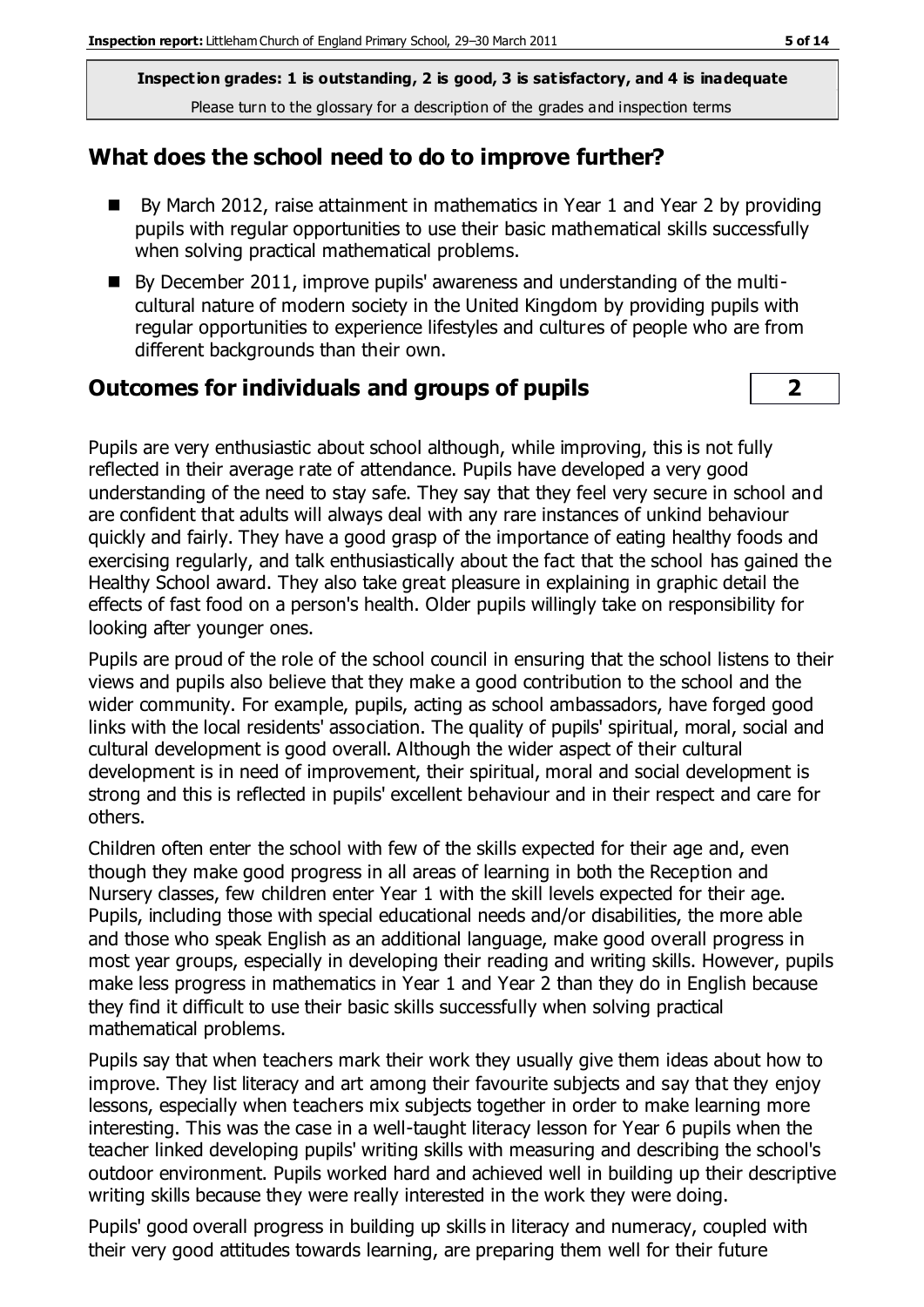economic well-being. Pupils usually work well in lessons, both independently and in small groups. This leaves teachers and effective teaching assistants with the time to offer a very good level of care and support to those pupils experiencing difficulties in learning. This was evident in a lesson in the Reception class. Here, the teacher was able to help individual children experiencing difficulties working independently because, even at this early stage in their education, all the other children were able to continue to work well without adult support.

These are the grades for pupils' outcomes

| Pupils' achievement and the extent to which they enjoy their learning                                                     | $\overline{\mathbf{2}}$ |
|---------------------------------------------------------------------------------------------------------------------------|-------------------------|
| Taking into account:<br>Pupils' attainment <sup>1</sup>                                                                   | 3                       |
| The quality of pupils' learning and their progress                                                                        | 2                       |
| The quality of learning for pupils with special educational needs and/or disabilities<br>and their progress               |                         |
| The extent to which pupils feel safe                                                                                      | 1                       |
| Pupils' behaviour                                                                                                         |                         |
| The extent to which pupils adopt healthy lifestyles                                                                       |                         |
| The extent to which pupils contribute to the school and wider community                                                   |                         |
| The extent to which pupils develop workplace and other skills that will contribute to<br>their future economic well-being | $\overline{\mathbf{2}}$ |
| Taking into account:<br>Pupils' attendance <sup>1</sup>                                                                   |                         |
| The extent of pupils' spiritual, moral, social and cultural development                                                   | 2                       |

<sup>1</sup> The grades for attainment and attendance are: 1 is high; 2 is above average; 3 is broadly average; and 4 is low

## **How effective is the provision?**

The curriculum links different subjects together well in order to make learning enjoyable for pupils while focusing on developing pupils' skills in numeracy, literacy and information and communication technology. Teachers and effective teaching assistants have high expectations of what pupils can achieve and work enthusiastically together as a wholeschool team in order to make a positive contribution to pupils' learning. The quality of teaching is good even though, on rare occasions, the more-able pupils find the tasks they are given to complete a little easy and do not work to their full capability. Classrooms are well resourced and the quality of pupils' displayed work is of a good standard and confirms that the school's effectiveness is not restricted to ensuring good progress in mathematics and English.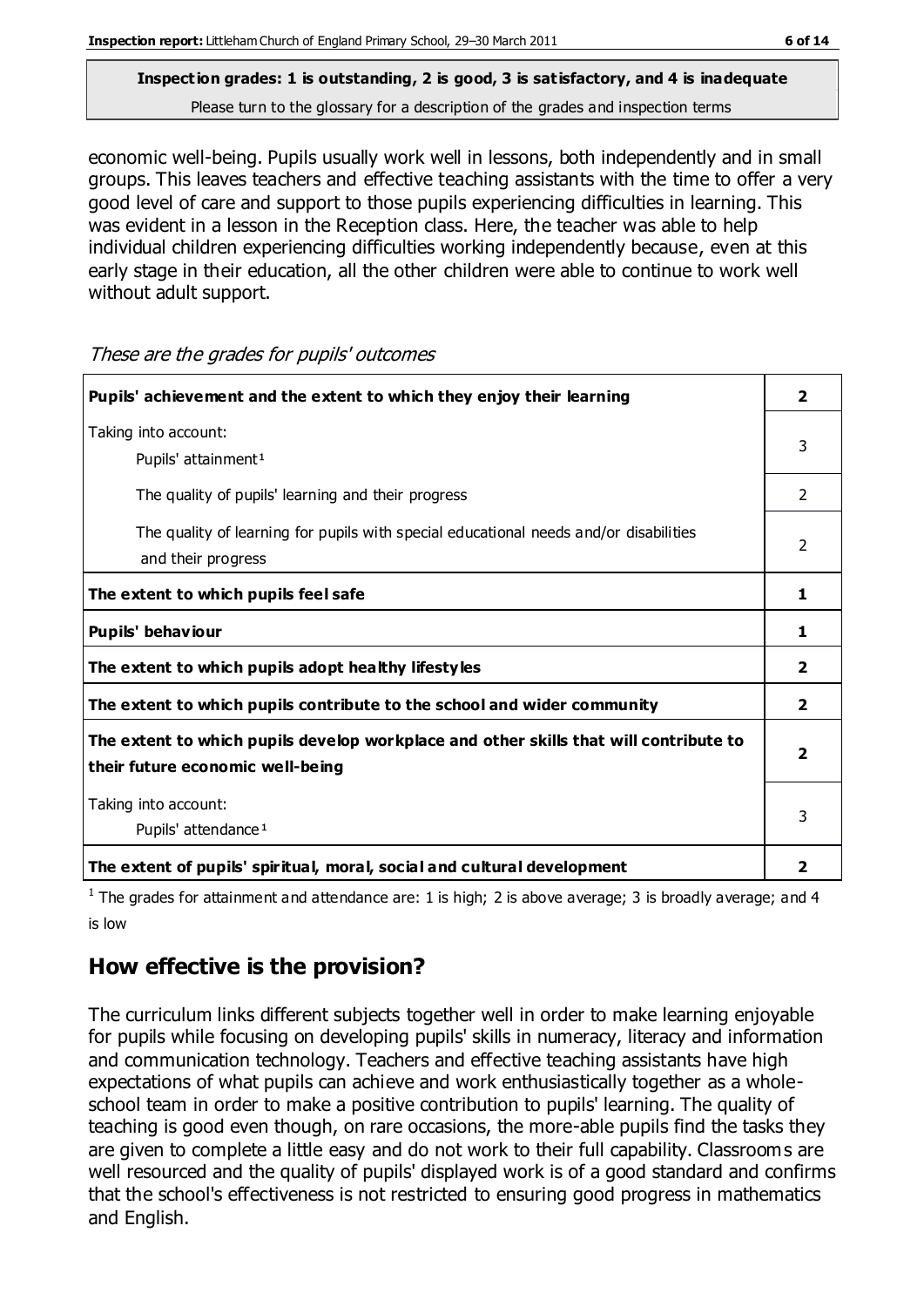The level of care, guidance and support for pupils is outstanding and is the basis for their good personal development. Parents and carers value the way in which the school looks after their children and describe the school as 'very supportive'. Pupils are confident they will always be very well looked after. Very effective induction and transfer arrangements help pupils settle quickly into new routines. Vulnerable pupils receive a very effective level of well-targeted care and support which enables them to take a full part in school life. Pupils look forward to meeting interesting visitors to school and visiting places of interest when on school trips. They appreciate the diverse programme of enrichment activities the school provides for them, including a wide range of after-school activities. However, the curriculum does not offer regular opportunities for pupils to develop their understanding of the wider nature of modern society in the United Kingdom.

These are the grades for the quality of provision

| The quality of teaching                                                                                    |  |
|------------------------------------------------------------------------------------------------------------|--|
| Taking into account:<br>The use of assessment to support learning                                          |  |
| The extent to which the curriculum meets pupils' needs, including, where relevant,<br>through partnerships |  |
| The effectiveness of care, guidance and support                                                            |  |

## **How effective are leadership and management?**

The headteacher has worked hard since his appointment to ensure that the school has rigorously and thoroughly evaluated its effectiveness in order to make sure all pupils are given equal opportunities to succeed. This is evident in the good quality of the school's development planning. The headteacher has been well supported in this by the staff and by the governing body. Governors take their duties seriously and the governing body offers the school a good level of support and challenge.

The school has worked hard to forge good links with outside agencies and also with parents and carers, who value the way the school takes account of their suggestions and concerns. The headteacher and staff are always on hand to meet parents and carers both before and after school each day to ensure any small worries are dealt with quickly and effectively. Safeguarding procedures are good and meet all requirements. This is reflected in the precision of the staff recruitment and vetting checks and the way in which the school regularly monitors and evaluates its policies and practices. Safeguarding training for staff and governors is ongoing and they are all very aware of the importance of their role in protecting pupils.

The school's work in promoting community cohesion is satisfactory. Links with the local community are good and used well to develop pupils' understanding of the immediate world around them. However, pupils do not have a realistic appreciation of the diversity of cultures and beliefs in the wider national community.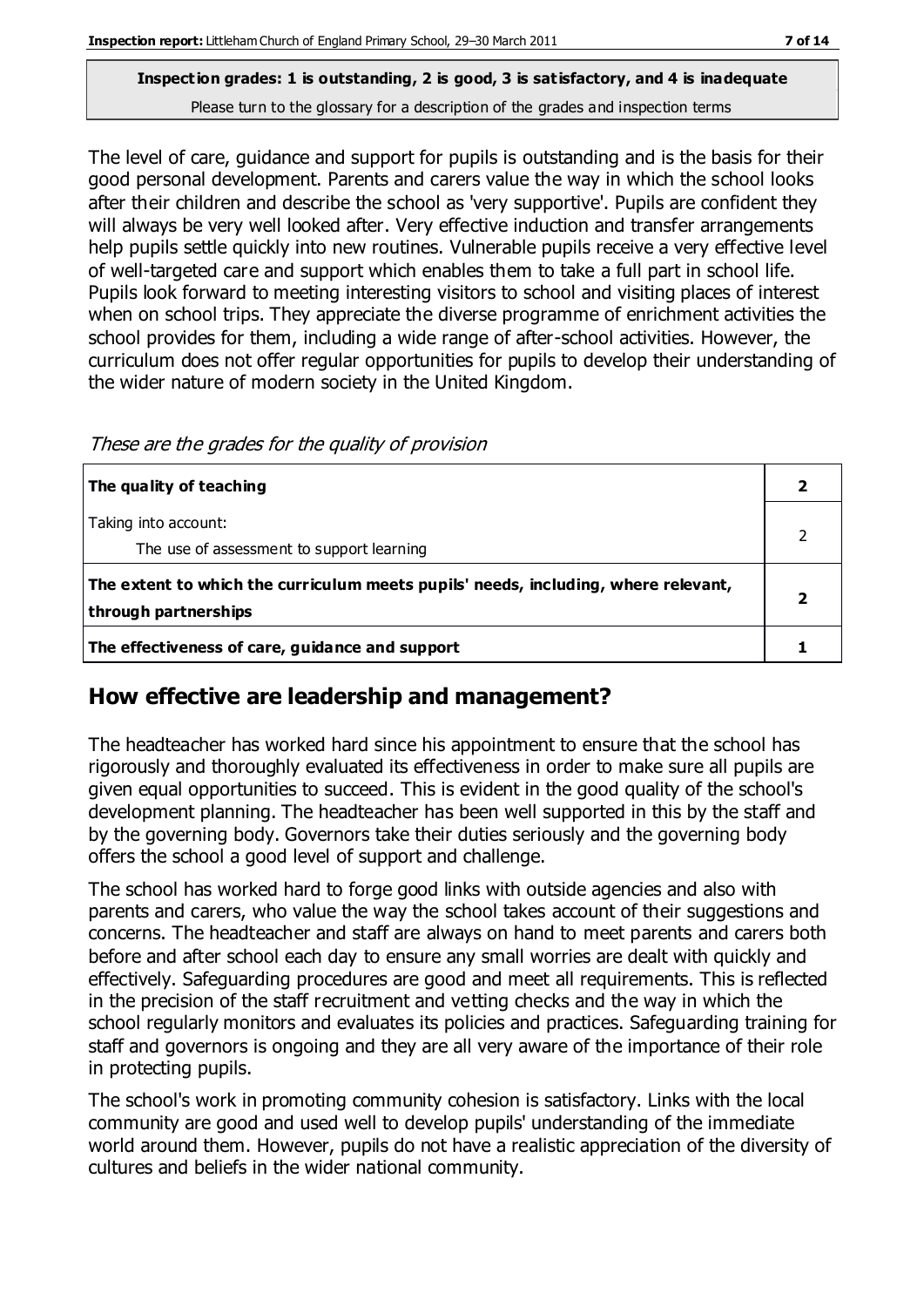**Inspection grades: 1 is outstanding, 2 is good, 3 is satisfactory, and 4 is inadequate**

Please turn to the glossary for a description of the grades and inspection terms

These are the grades for leadership and management

| The effectiveness of leadership and management in embedding ambition and driving<br><b>improvement</b>                                                           |                         |
|------------------------------------------------------------------------------------------------------------------------------------------------------------------|-------------------------|
| Taking into account:<br>The leadership and management of teaching and learning                                                                                   | 2                       |
| The effectiveness of the governing body in challenging and supporting the<br>school so that weaknesses are tackled decisively and statutory responsibilities met | $\overline{\mathbf{2}}$ |
| The effectiveness of the school's engagement with parents and carers                                                                                             | $\overline{2}$          |
| The effectiveness of partnerships in promoting learning and well-being                                                                                           | $\overline{2}$          |
| The effectiveness with which the school promotes equality of opportunity and tackles<br><b>discrimination</b>                                                    | $\overline{\mathbf{2}}$ |
| The effectiveness of safeguarding procedures                                                                                                                     | $\overline{2}$          |
| The effectiveness with which the school promotes community cohesion                                                                                              |                         |
| The effectiveness with which the school deploys resources to achieve value for money                                                                             |                         |

## **Early Years Foundation Stage**

Children in the Early Years Foundation Stage enjoy learning because teaching caters well for their individual needs. Parents and carers value the good quality of education the school provides for their children. One commented, 'My son was in the Nursery before joining the Reception class. I've always been happy about his learning and he really enjoys coming to school.'

The nursery and reception classrooms are colourful and vibrant places and provide stimulating and safe learning environments for children. However, the outdoor facilities are worn and uninspiring and do not reflect the good quality of the indoor provision. Good leadership and management ensure that ongoing records of children's progress are used effectively when planning further work and that a high priority is given to children's personal, social and emotional development and to their welfare. As a result, children feel very safe and secure. They are happy and contented and know they can get help if they are worried about anything.

Lessons effectively blend opportunities for children to learn both independently and with adult direction. Recording of children's progress is ongoing and used consistently well to plan future work. As a result, children get off to a good start during their first two years at school because teaching is well matched to children's individual previous learning.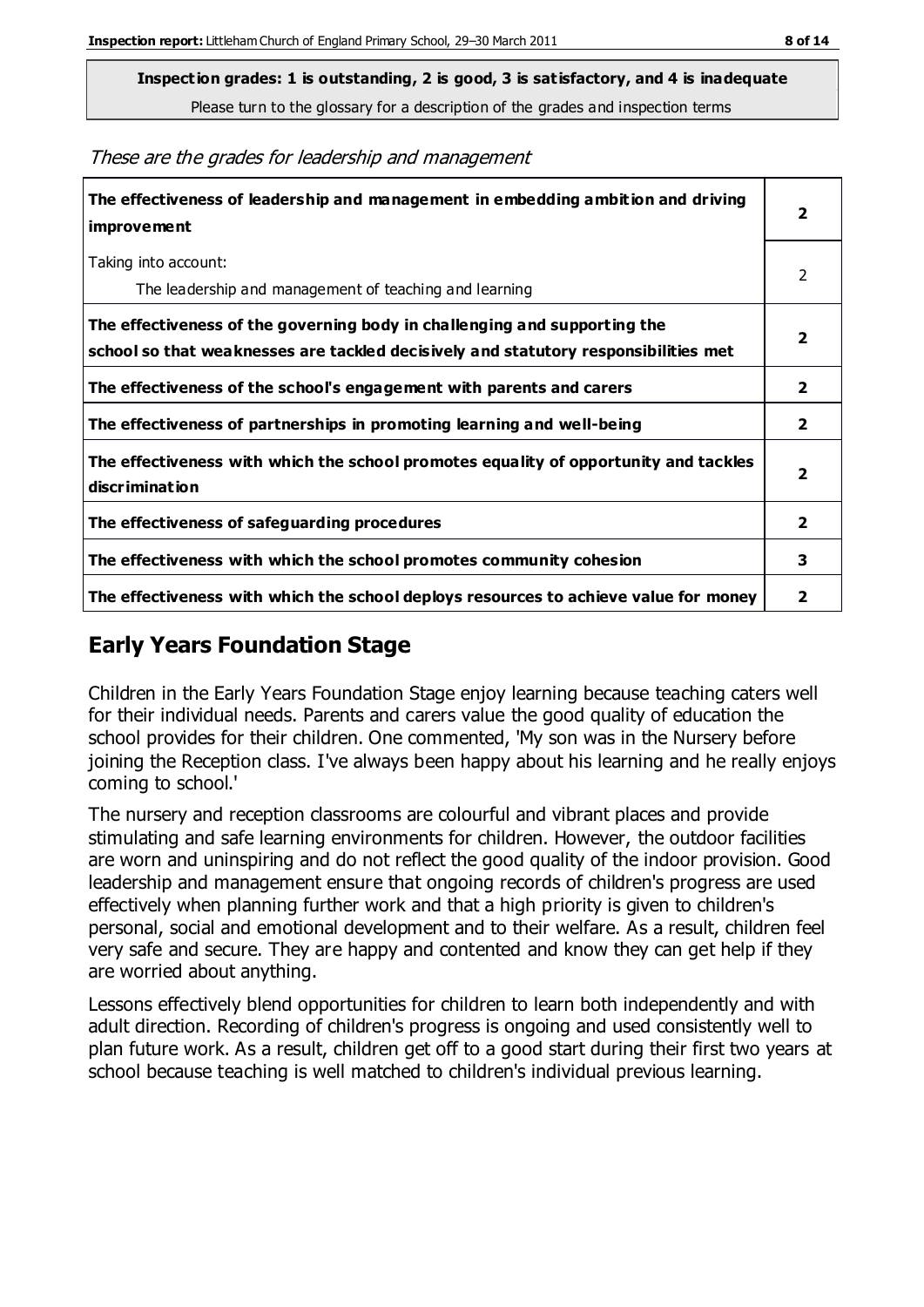**Inspection grades: 1 is outstanding, 2 is good, 3 is satisfactory, and 4 is inadequate**

Please turn to the glossary for a description of the grades and inspection terms

These are the grades for the Early Years Foundation Stage

| <b>Overall effectiveness of the Early Years Foundation Stage</b>                      |  |
|---------------------------------------------------------------------------------------|--|
| Taking into account:<br>Outcomes for children in the Early Years Foundation Stage     |  |
| The quality of provision in the Early Years Foundation Stage                          |  |
| The effectiveness of leadership and management of the Early Years Foundation<br>Stage |  |

### **Views of parents and carers**

There was an average rate of response to the parents' and carers' questionnaire returns. An overwhelming majority of parents and carers who returned the questionnaires or who spoke to inspectors believed the school was led and managed effectively and that their children enjoyed school. They also believed that the school kept their children safe. Most were happy with their children's experiences at the school and felt that the quality of teaching was good. A very small minority of parents and carers felt the school did not meet their children's individual needs or help them to support their children's learning.

Inspectors considered these comments and judged that the school met pupils' individual needs well and helped parents and carers to support their children's learning.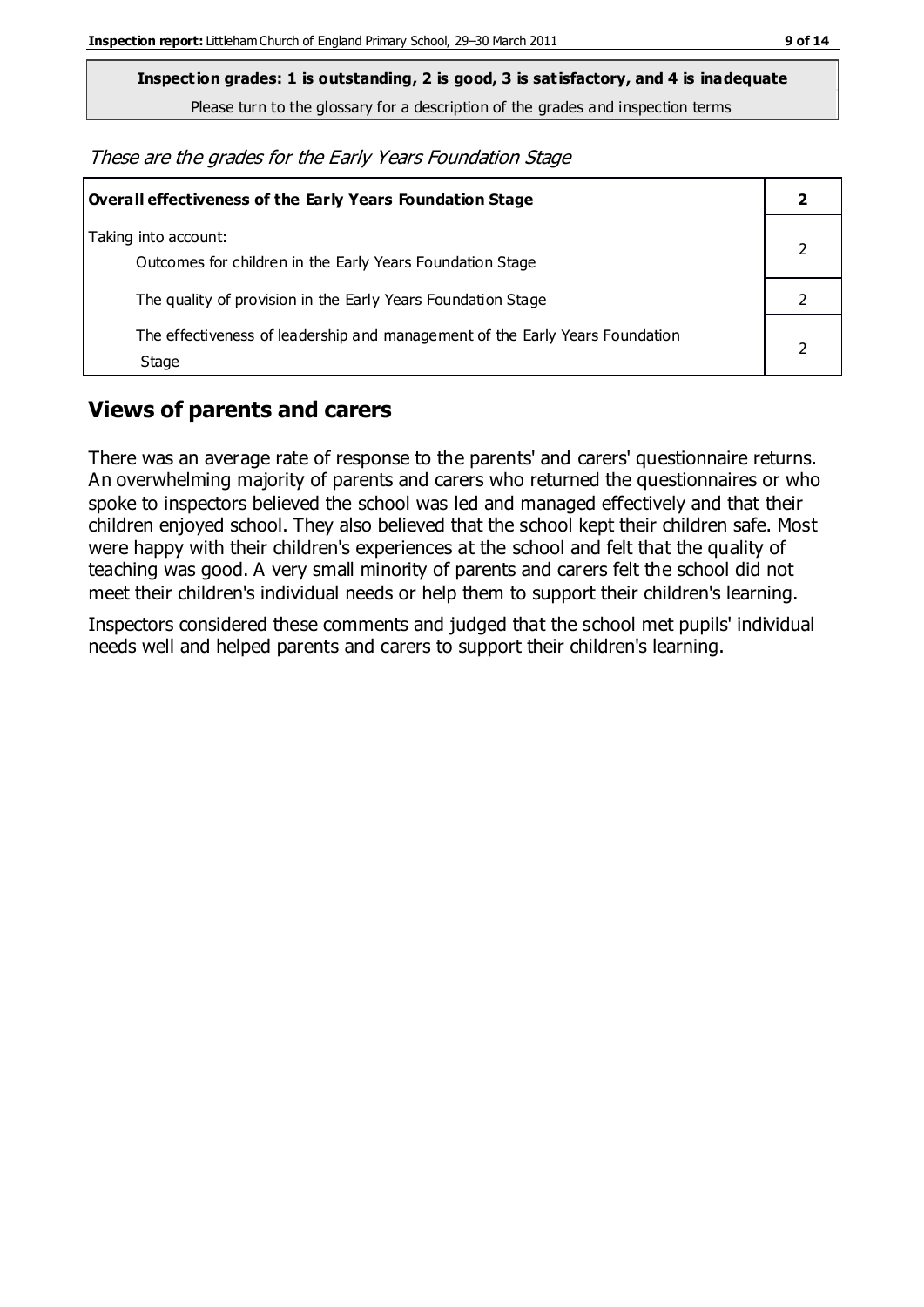#### **Responses from parents and carers to Ofsted's questionnaire**

Ofsted invited all the registered parents and carers of pupils registered at Littleham Church of England Primary School to complete a questionnaire about their views of the school.

In the questionnaire, parents and carers were asked to record how strongly they agreed with 13 statements about the school.

The inspection team received 33 completed questionnaires by the end of the on-site inspection. In total, there are 82 pupils registered at the school.

| <b>Statements</b>                                                                                                                                                                                                                                       | <b>Strongly</b><br>agree |               | <b>Agree</b> |               | <b>Disagree</b> |               | <b>Strongly</b><br>disagree |               |
|---------------------------------------------------------------------------------------------------------------------------------------------------------------------------------------------------------------------------------------------------------|--------------------------|---------------|--------------|---------------|-----------------|---------------|-----------------------------|---------------|
|                                                                                                                                                                                                                                                         | <b>Total</b>             | $\frac{1}{2}$ | <b>Total</b> | $\frac{1}{2}$ | <b>Total</b>    | $\frac{1}{2}$ | <b>Total</b>                | $\frac{1}{2}$ |
| My child enjoys school                                                                                                                                                                                                                                  | 19                       | 58            | 13           | 39            | 0               | $\mathbf 0$   | $\mathbf 0$                 | $\mathbf 0$   |
| The school keeps my child<br>safe                                                                                                                                                                                                                       | 19                       | 58            | 14           | 42            | 0               | $\mathbf 0$   | $\mathbf 0$                 | $\mathbf 0$   |
| My school informs me about<br>my child's progress                                                                                                                                                                                                       | 15                       | 45            | 14           | 42            | $\overline{2}$  | 6             | $\mathbf{1}$                | 3             |
| My child is making enough<br>progress at this school                                                                                                                                                                                                    | 16                       | 48            | 14           | 42            | $\overline{2}$  | 6             | $\mathbf{1}$                | 3             |
| The teaching is good at this<br>school                                                                                                                                                                                                                  | 18                       | 55            | 13           | 39            | 1               | 3             | $\mathbf{1}$                | 3             |
| The school helps me to<br>support my child's learning                                                                                                                                                                                                   | 16                       | 48            | 13           | 39            | 3               | 9             | 1                           | 3             |
| The school helps my child to<br>have a healthy lifestyle                                                                                                                                                                                                | 18                       | 55            | 12           | 36            | 3               | 9             | $\mathbf 0$                 | $\mathbf 0$   |
| The school makes sure that<br>my child is well prepared for<br>the future (for example<br>changing year group,<br>changing school, and for<br>children who are finishing<br>school, entering further or<br>higher education, or entering<br>employment) | 19                       | 58            | 12           | 36            | $\mathbf{1}$    | 3             | $\mathbf 0$                 | $\mathbf 0$   |
| The school meets my child's<br>particular needs                                                                                                                                                                                                         | 14                       | 42            | 14           | 42            | 5               | 15            | $\mathbf 0$                 | $\mathbf 0$   |
| The school deals effectively<br>with unacceptable behaviour                                                                                                                                                                                             | 15                       | 45            | 15           | 45            | $\overline{2}$  | 6             | 0                           | $\pmb{0}$     |
| The school takes account of<br>my suggestions and concerns                                                                                                                                                                                              | 18                       | 55            | 11           | 33            | $\overline{2}$  | 6             | $\Omega$                    | $\Omega$      |
| The school is led and<br>managed effectively                                                                                                                                                                                                            | 21                       | 64            | 11           | 33            | $\mathbf{1}$    | 3             | $\mathbf 0$                 | $\mathbf 0$   |
| Overall, I am happy with my<br>child's experience at this<br>school                                                                                                                                                                                     | 23                       | 70            | 7            | 21            | $\overline{2}$  | 6             | $\mathbf 0$                 | $\mathbf 0$   |

The table above summarises the responses that parents and carers made to each statement. The percentages indicate the proportion of parents and carers giving that response out of the total number of completed questionnaires. Where one or more parents and carers chose not to answer a particular question, the percentages will not add up to 100%.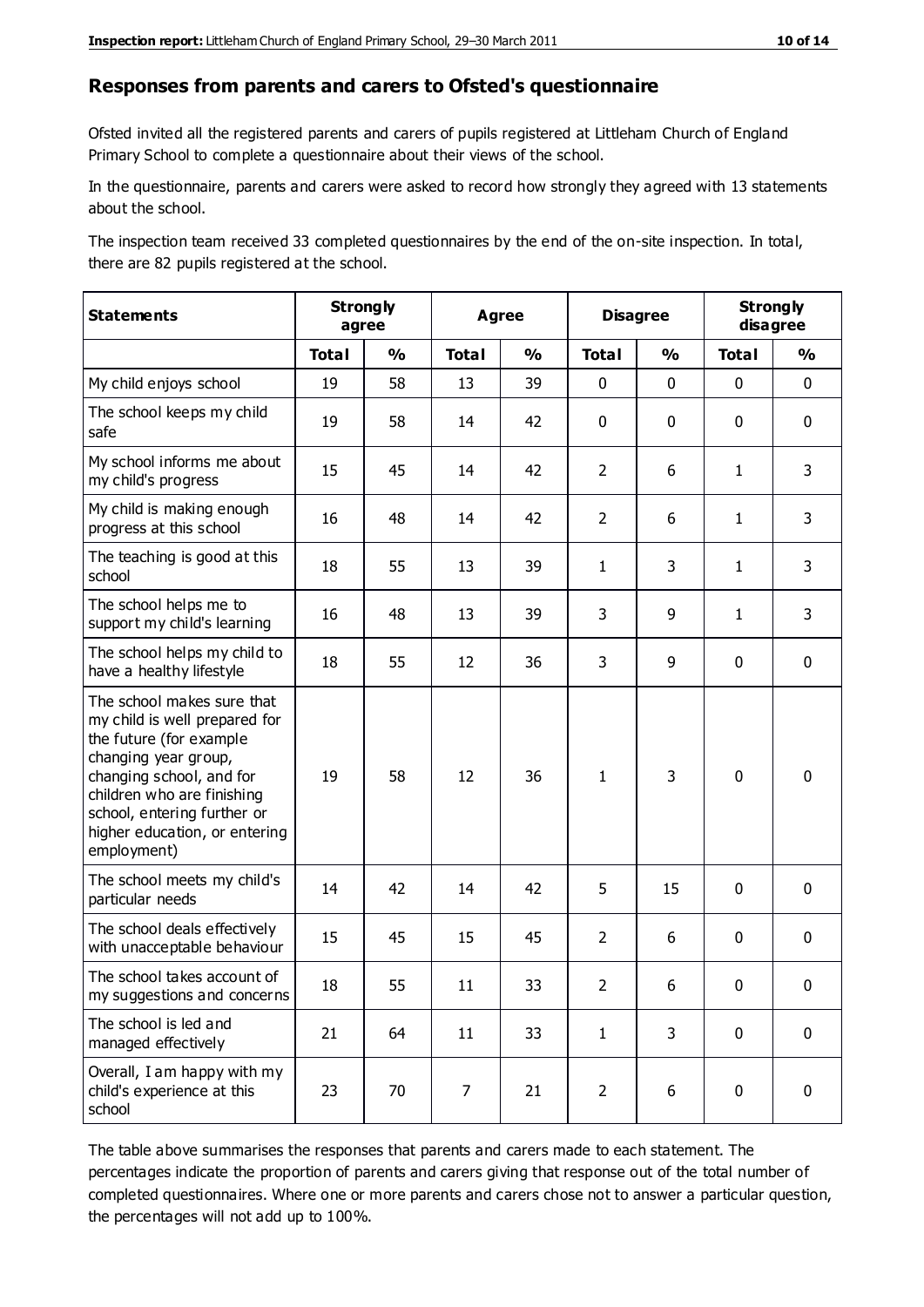## **Glossary**

| Grade   | <b>Judgement</b> | <b>Description</b>                                                                                                                                                                                                            |
|---------|------------------|-------------------------------------------------------------------------------------------------------------------------------------------------------------------------------------------------------------------------------|
| Grade 1 | Outstanding      | These features are highly effective. An outstanding school<br>provides exceptionally well for all its pupils' needs.                                                                                                          |
| Grade 2 | Good             | These are very positive features of a school. A school that<br>is good is serving its pupils well.                                                                                                                            |
| Grade 3 | Satisfactory     | These features are of reasonable quality. A satisfactory<br>school is providing adequately for its pupils.                                                                                                                    |
| Grade 4 | Inadequate       | These features are not of an acceptable standard. An<br>inadequate school needs to make significant improvement<br>in order to meet the needs of its pupils. Ofsted inspectors<br>will make further visits until it improves. |

#### **What inspection judgements mean**

### **Overall effectiveness of schools**

|                       | Overall effectiveness judgement (percentage of schools) |      |                     |                   |
|-----------------------|---------------------------------------------------------|------|---------------------|-------------------|
| <b>Type of school</b> | <b>Outstanding</b>                                      | Good | <b>Satisfactory</b> | <b>Inadequate</b> |
| Nursery schools       | 59                                                      | 35   | 3                   | 3                 |
| Primary schools       | 9                                                       | 44   | 39                  | 7                 |
| Secondary schools     | 13                                                      | 36   | 41                  | 11                |
| Sixth forms           | 15                                                      | 39   | 43                  | 3                 |
| Special schools       | 35                                                      | 43   | 17                  | 5                 |
| Pupil referral units  | 21                                                      | 42   | 29                  | 9                 |
| All schools           | 13                                                      | 43   | 37                  | 8                 |

New school inspection arrangements were introduced on 1 September 2009. This means that inspectors now make some additional judgements that were not made previously.

The data in the table above are for the period 1 September 2009 to 31 August 2010 and are consistent with the latest published official statistics about maintained school inspection outcomes (see **[www.ofsted.gov.uk](http://www.ofsted.gov.uk/)**).

The sample of schools inspected during 2009/10 was not representative of all sc hools nationally, as weaker schools are inspected more frequently than good or outstanding schools.

Percentages are rounded and do not always add exactly to 100.

Sixth form figures reflect the judgements made for the overall effectiveness of the sixth form in secondary schools, special schools and pupil referral units.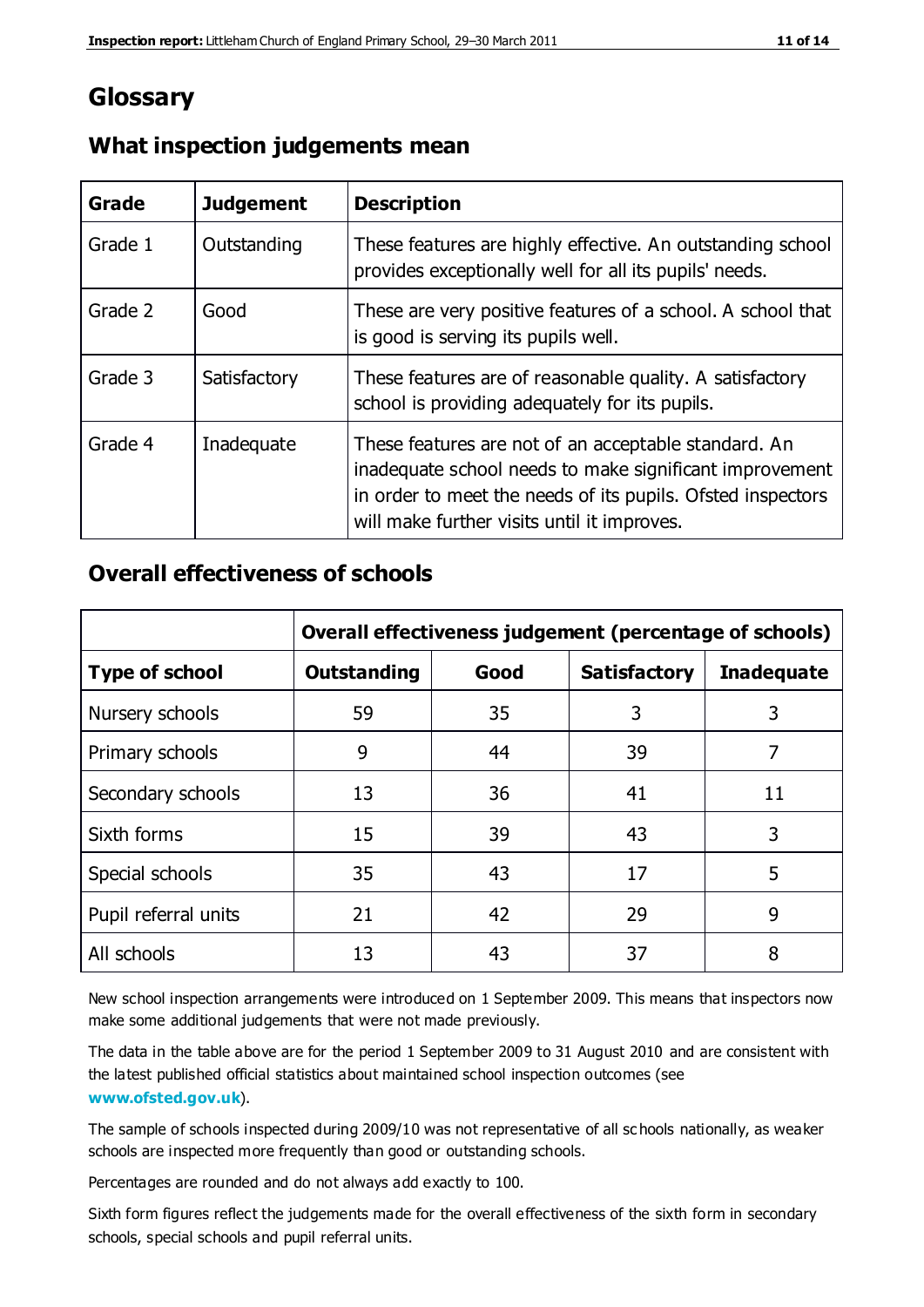# **Common terminology used by inspectors**

| Achievement:               | the progress and success of a pupil in their learning,<br>development or training.                                                                                                                                                          |  |  |
|----------------------------|---------------------------------------------------------------------------------------------------------------------------------------------------------------------------------------------------------------------------------------------|--|--|
| Attainment:                | the standard of the pupils' work shown by test and<br>examination results and in lessons.                                                                                                                                                   |  |  |
| Capacity to improve:       | the proven ability of the school to continue<br>improving. Inspectors base this judgement on what<br>the school has accomplished so far and on the quality<br>of its systems to maintain improvement.                                       |  |  |
| Leadership and management: | the contribution of all the staff with responsibilities,<br>not just the headteacher, to identifying priorities,<br>directing and motivating staff and running the school.                                                                  |  |  |
| Learning:                  | how well pupils acquire knowledge, develop their<br>understanding, learn and practise skills and are<br>developing their competence as learners.                                                                                            |  |  |
| Overall effectiveness:     | inspectors form a judgement on a school's overall<br>effectiveness based on the findings from their<br>inspection of the school. The following judgements,<br>in particular, influence what the overall effectiveness<br>judgement will be. |  |  |
|                            | The school's capacity for sustained<br>improvement.                                                                                                                                                                                         |  |  |
|                            | Outcomes for individuals and groups of pupils.                                                                                                                                                                                              |  |  |
|                            | The quality of teaching.                                                                                                                                                                                                                    |  |  |
|                            | The extent to which the curriculum meets<br>pupils' needs, including, where relevant,<br>through partnerships.                                                                                                                              |  |  |
|                            | The effectiveness of care, guidance and<br>support.                                                                                                                                                                                         |  |  |
| Progress:                  | the rate at which pupils are learning in lessons and<br>over longer periods of time. It is often measured by<br>comparing the pupils' attainment at the end of a key                                                                        |  |  |

stage with their attainment when they started.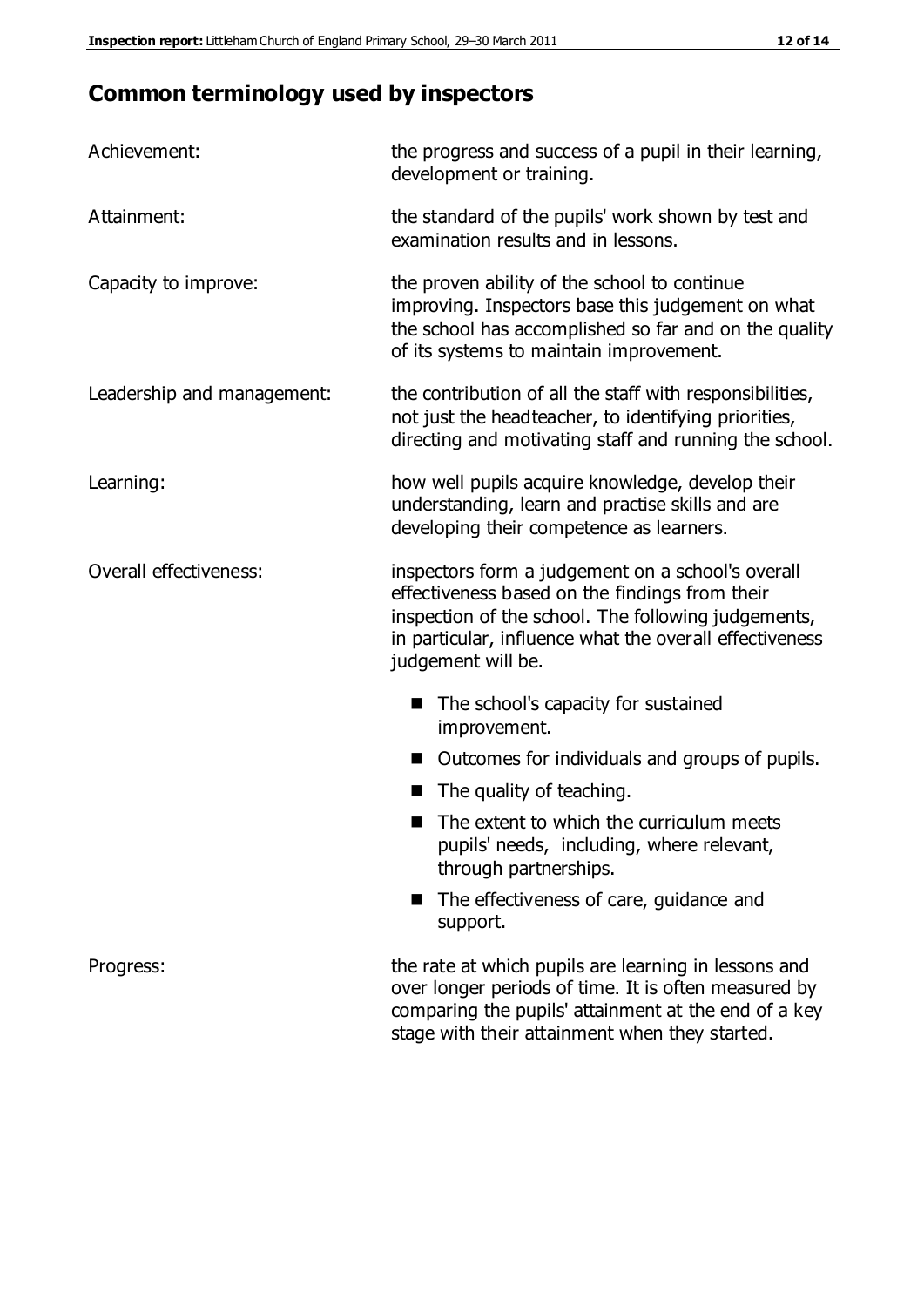### **This letter is provided for the school, parents and carers to share with their children. It describes Ofsted's main findings from the inspection of their school.**

#### 31 March 2011

#### Dear Pupils

#### **Inspection of Littleham Church of England Primary School, Exmouth, EX8 2QY**

Thank you for welcoming myself and the other inspector to your school. You were all really friendly and we soon realised why you enjoy coming to school. We found it very interesting reading your questionnaire replies and talking to you about what you like the most about your school. We agree with you when you say that you attend a good school.

Here are some of the main things we found out about your school.

- Children get off to a good start in the Nursery and Reception classes.
- You then achieve well throughout the rest of your time at school.
- Your school takes very good care of you and makes sure that you are all very safe.
- Your behaviour is outstanding and you are very caring and polite.
- You have a good understanding of the importance of making sure you have a healthy lifestyle.
- Your headteacher, teachers and governors lead and manage the school well.

We believe your headteacher and teachers can make your school even better. We have asked them to:

- $\blacksquare$  help you to improve your progress in mathematics by giving you more opportunities to take part in practical problem-solving activities, especially in Year 1 and Year 2
- $\blacksquare$  help all of you to find out more about the customs and traditions of people living in this country who are from different cultural backgrounds to yours.

Once again, thank you for making us feel so welcome and remember you can all help your school to improve by attending as often as you can and continuing to work hard.

Yours sincerely

Michael Barron Lead inspector